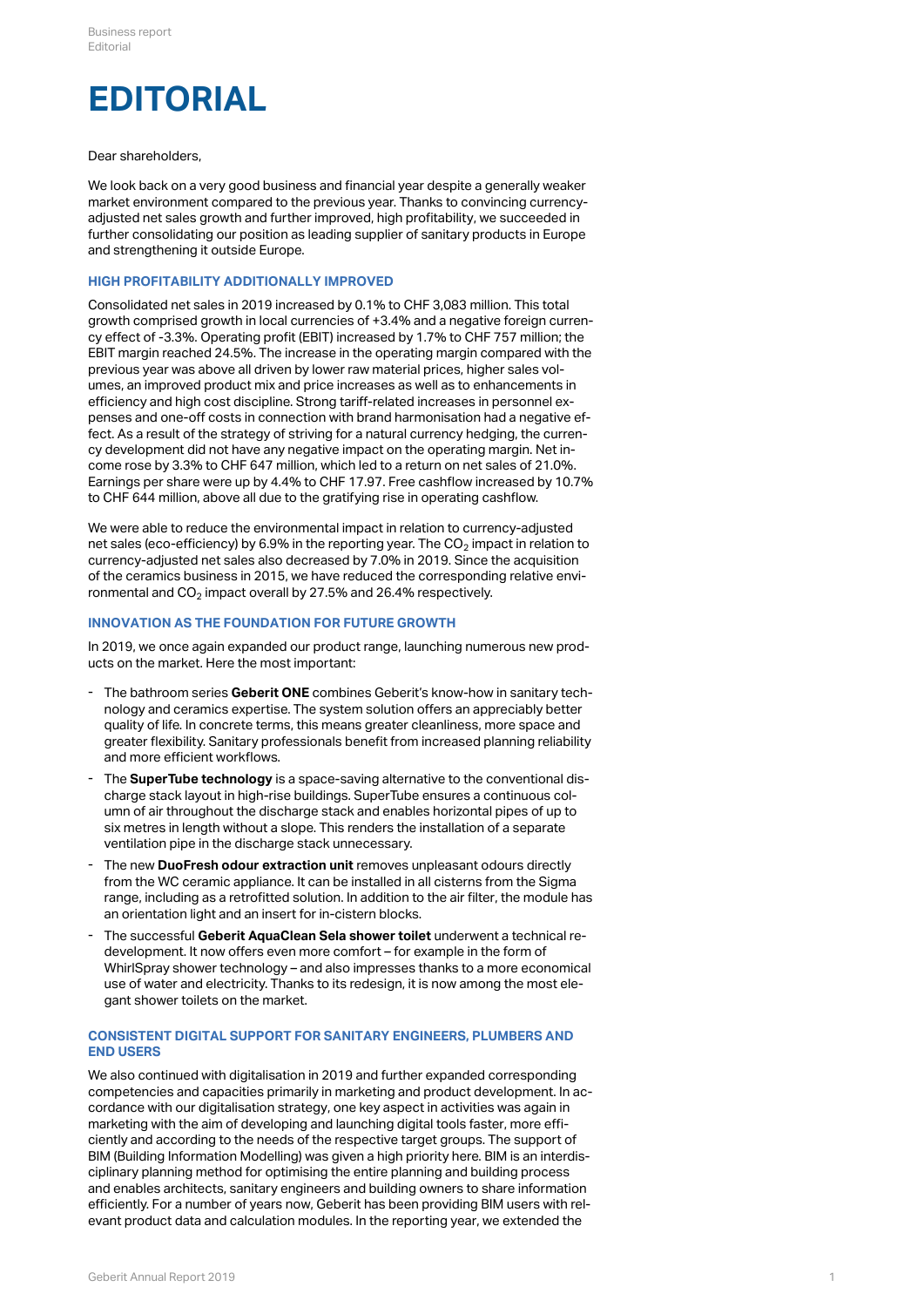support and can now ensure that sanitary engineers always have up-to-date data for planning at their disposal. Another important digital tool is the online catalogue for craftsmen. Information relating to products and spare parts is available from a single source and can be displayed on various devices. The reporting year also saw the release of a revised version of another tool designed for everyday use, namely the Geberit app for craftsmen. This offers sanitary professionals support when it comes to the correct installation of Geberit products. Things are rounded off by other digital helpers, such as a calculator for using the Mapress metallic piping system in industrial applications or a self-learning programme for detecting actuator plates. A new campaign aimed at increasing the level of communication with end users was implemented in a completely digital manner. It is based on the realisation that nowadays, a large majority of potential end users first take inspiration online before visiting a specialist showroom or qualified specialist partners. All in all, 22% of the entire marketing budget was invested in digital tools and digital campaigns.

## **BRAND HARMONISATION IN FULL SWING**

We were able to implement an important step in the new brand strategy in 2019. In the key markets Germany, Belgium, Austria and Switzerland – plus several Eastern European countries – we replaced ceramic products and bathroom series from Keramag with the Geberit brand. This streamlining of the brand portfolio affected almost all areas of the company – including production, logistics, product data, marketing and the sales organisations. The brand switch meant it was necessary to replace over 20,000 Keramag products with identical products bearing the Geberit logo in around 3,000 customer showrooms and exhibitions in the reporting year. This brand switch was completed successfully thanks to a strong partnership with wholesalers and meticulous preparation. A second phase will see three further regional ceramics brands being replaced by Geberit in France, Italy and the Netherlands in 2020, preparations for which we already started during the reporting year. Focusing more keenly on the strong Geberit brand – a brand that is firmly established in the sanitary industry – has numerous advantages. Foremost among these are the concentration of marketing activities, the simplification of production and the consolidation of product information.

# **EFFICIENT PRODUCTION NETWORK**

All our production plants display an ongoing capability for renewal. Despite the diversity of the materials and production technologies used, our approach is determined uniformly: all improvements are consistently geared to the principle of flow production. We target maximum efficiency and flexibility in this way, which is reflected in the reliable, timely supply of products to customers and savings in important resources such as working time and materials. The projects listed below are just three of the prime examples of the many major and minor improvements made in the production processes:

- The "SigmaLine" project in the plant in Rapperswil-Jona (CH), in which different subprocesses for packaging actuator plates – from laser marking to packing in boxes – were linked together using sensor technology, resulting in a substantial increase in capacity.
- The automation of various process steps used for sorting the ceramic sanitary appliances after the firing process in the plant in Bromölla (SE). -
- The integration of flexible packaging cells directly into the production lines in the plant in Givisiez (CH) – a major step forward towards the planned flow production of multilayer pipes here. -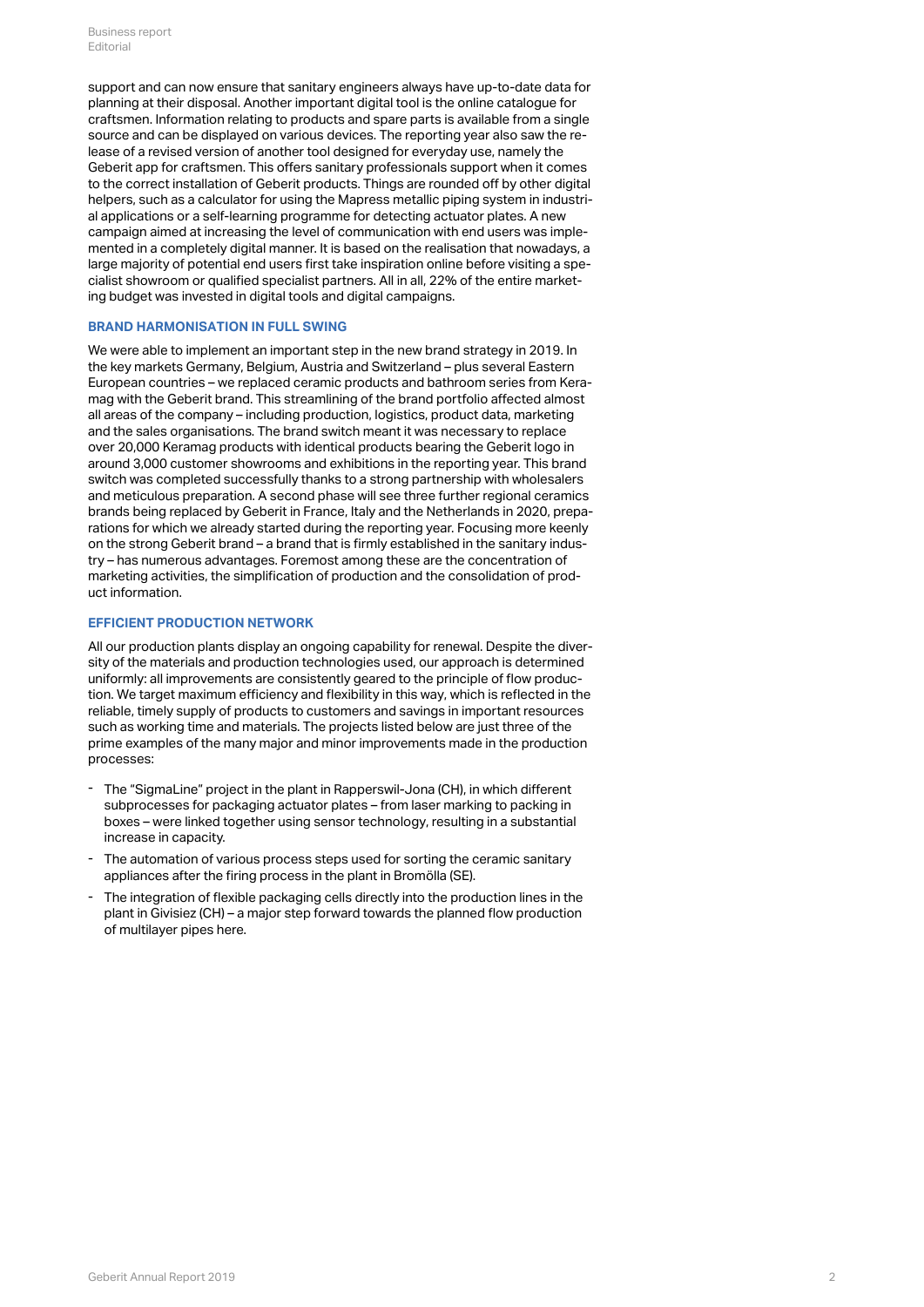#### **GLOBALLY ENGAGED**

We take our social responsibilities seriously, including the undertaking of social projects involving our own apprentices since 2008. The projects exhibit a strong relationship to the topic of water and to our core competencies. In 2019, ten of our apprentices travelled to Cambodia where several schools in Siem Reap province were renovated and equipped with new sanitary facilities. We also continued our partnership with the Swiss development organisation Helvetas with a series of initiatives. In March 2019, a group of 16 Geberit employees from the Nordic Countries travelled to Nepal and helped build a drinking water supply at a village community in the west of the country. A knowledge transfer project was launched, where Geberit employees will travel to Nepal in 2020 in order to pass on basic know-how in sanitary technology as part of a training project. The "Change of Perspective" project was also implemented again, as two Swiss plumbers travelled to Nepal in November 2019, working there for a week with two Nepalese colleagues.

Our activities in the area of social commitment are rounded off by a multitude of other initiatives and fundraising campaigns at a local level. In Germany, Austria and Switzerland, for example, simple assembly and packaging work is regularly awarded to workshops for people with disabilities. In the reporting year, this work amounted to around CHF 8 million and gave almost 500 people meaningful work.

#### **CONTINUED ATTRACTIVE DISTRIBUTION POLICY**

In 2019, the Geberit share price increased by 42.1% to CHF 543.20. In the same period, the Swiss Market Index (SMI) posted gains of 26.0%. As in the past, we wish to let the shareholders benefit from the very good development of the business and will maintain the attractive distribution policy of previous years. Therefore, we will propose to the General Meeting an increase in the dividend of 4.6% to CHF 11.30, which is slightly above the increase in the previous year. The payout ratio of 63.4% of net income is in the upper range of the 50% to 70% corridor defined by the Board of Directors. The share buyback programme, launched on 6 June 2017, was also continued. By 31 December 2019, around 765,000 shares, or 2.1% of the share capital currently entered in the Commercial Register, had been acquired at a sum of CHF 323 million, CHF 47 million thereof in 2019. 67.7% of the free cashflow was therefore distributed to our shareholders during the reporting year as part of the dividend payment and the share buyback programme.

# **CHANGES IN THE BOARD OF DIRECTORS**

At the General Meeting on 3 April 2019, Bernadette Koch was elected as a new member of the Board of Directors of Geberit AG in place of Jørgen Tang-Jensen, who did not stand – after seven years in the Board – for re-election. At the beginning of October 2019, we received the sad news of the passing of our member of the Board of Directors Thomas M. Hübner. With him, Geberit lost not only a committed and motivated colleague, who contributed a great deal to the positive development of the company with his comprehensive international experience and network, but also a highly valued person.

#### **SINCERE GRATITUDE**

We owe the very good results in the reporting year to the great commitment, high degree of motivation and expertise of our employees. We wish to express our thanks and appreciation for their exemplary performance. Our customers again deserve special thanks for their trust and constructive collaboration. Last but not least, we also wish to express our gratitude to you, esteemed shareholders, for your continued great trust in our company.